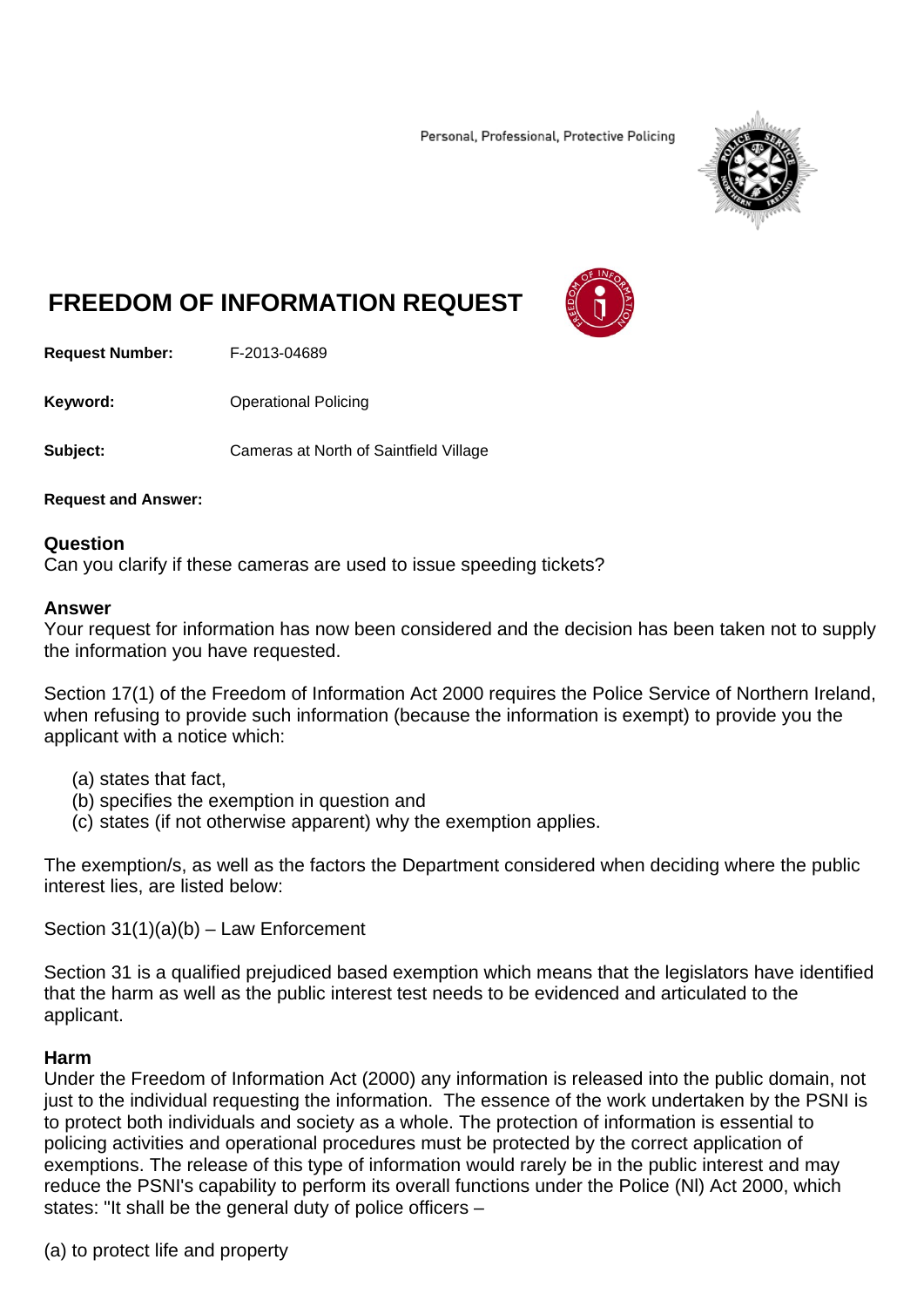- (b) to preserve order
- (c) to prevent the commission of offences
- (d) where an offence has been committed, to take measures to bring the offender to justice.

### **Public Interest Test**

#### Factors Favouring Release

There is a general public interest in the way that police undertake Law Enforcement work and for public bodies to be accountable for their actions. Releasing the requested information could promote public trust in providing transparency in the way police seek to protect public safety on the roads and would demonstrate openness and accountability. To confirm if the cameras are used to issue speeding tickets could also show that public funds are being used effectively and appropriately in the area of road safety.

#### Factors Against Release

Releasing details on what the cameras are used for could adversely affect the PSNI's ability to fulfil its Law Enforcement responsibilities. Law enforcement could be undermined by releasing tactics and methodology the PSNI use in protecting road users and this could aid those breaking the law to avoid detection thus increasing the risk to the public at large.

#### **Decision**

The PSNI has a duty to fulfil its law enforcement role and whilst there is a public interest in the transparency of policing activities, the delivery of effective law enforcement is a priority. Criminal elements could use the information requested to evade police, directly undermining their law enforcement role and adversely impacting on the safety of other road users. The Police Service will not disclose information that could put lives at risk as the safety of individuals is of paramount importance.

In addition, the PSNI neither confirms nor denies that it holds any other information relevant to your request by virtue of the following exemptions:

Section 24(2) - National Security Section 31(3) - Law Enforcement

Sections 24, and 31 are prejudice based qualified exemptions and there is a requirement to articulate the harm that would be caused in confirming or denying that any other information is held as well as carrying out a public interest test.

#### **Harm**

Confirming or denying that any other information is held regarding the use of these cameras may allow individuals to take steps to avoid detection and could be used to the advantage of terrorists or criminal organisations. This would be to the detriment of providing an efficient policing service and a failure in providing a duty of care to all members of the public.

## **Section 24**

#### Factors favouring confirmation or denial

The information if held simply relates to national security and confirming or denying whether it is held would not actually harm it. The public are entitled to know what public funds are spent on and what security measures are in place, and by confirming or denying whether any other information regarding these cameras is held would lead to a better-informed public.

#### Factors against confirmation or denial

By confirming or denying whether any other information is held would render Security measures less effective. This would lead to the compromise of ongoing or future operations to protect the security or infra-structure of the UK and increase the risk of harm to the public.